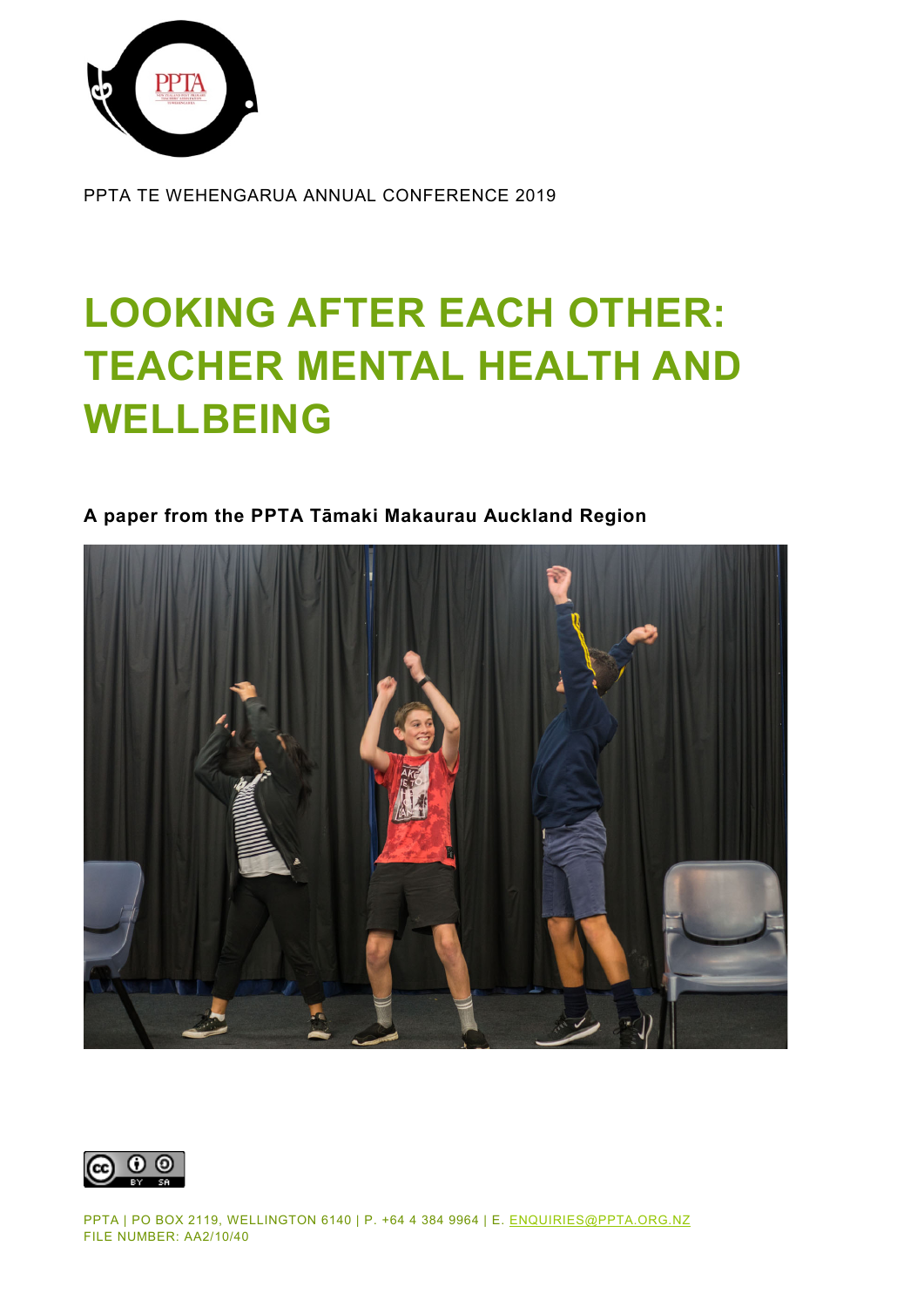#### <span id="page-1-0"></span>**RECOMMENDATIONS**

- 1. That the report be received.
- 2. That PPTA lobby the Teaching Council of New Zealand to amend Section 1 of the Code of Professional Responsibility and Standards for the Teaching Profession to include the words "attending to the general well-being of my colleagues" as part of individual teachers' commitment to the teaching profession.
- 3. That a taskforce:
	- a) be convened to report to annual conference in 2020 with recommendations on how members can appropriately attend to the general wellbeing of their colleagues
	- b) be limited to not more than five individuals
	- c) be appropriately funded for the Association year beginning 1 February 2020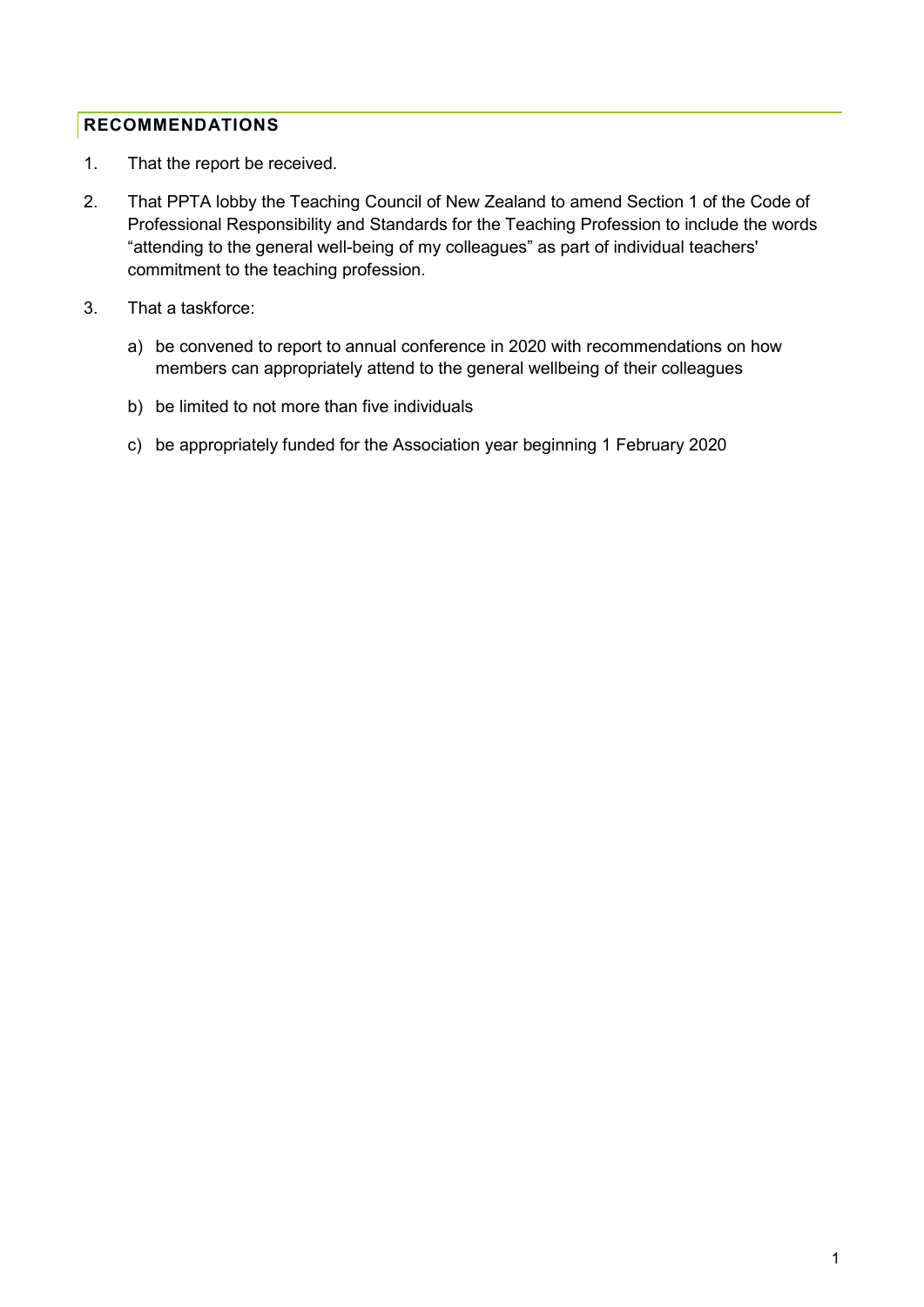## **CONTENTS**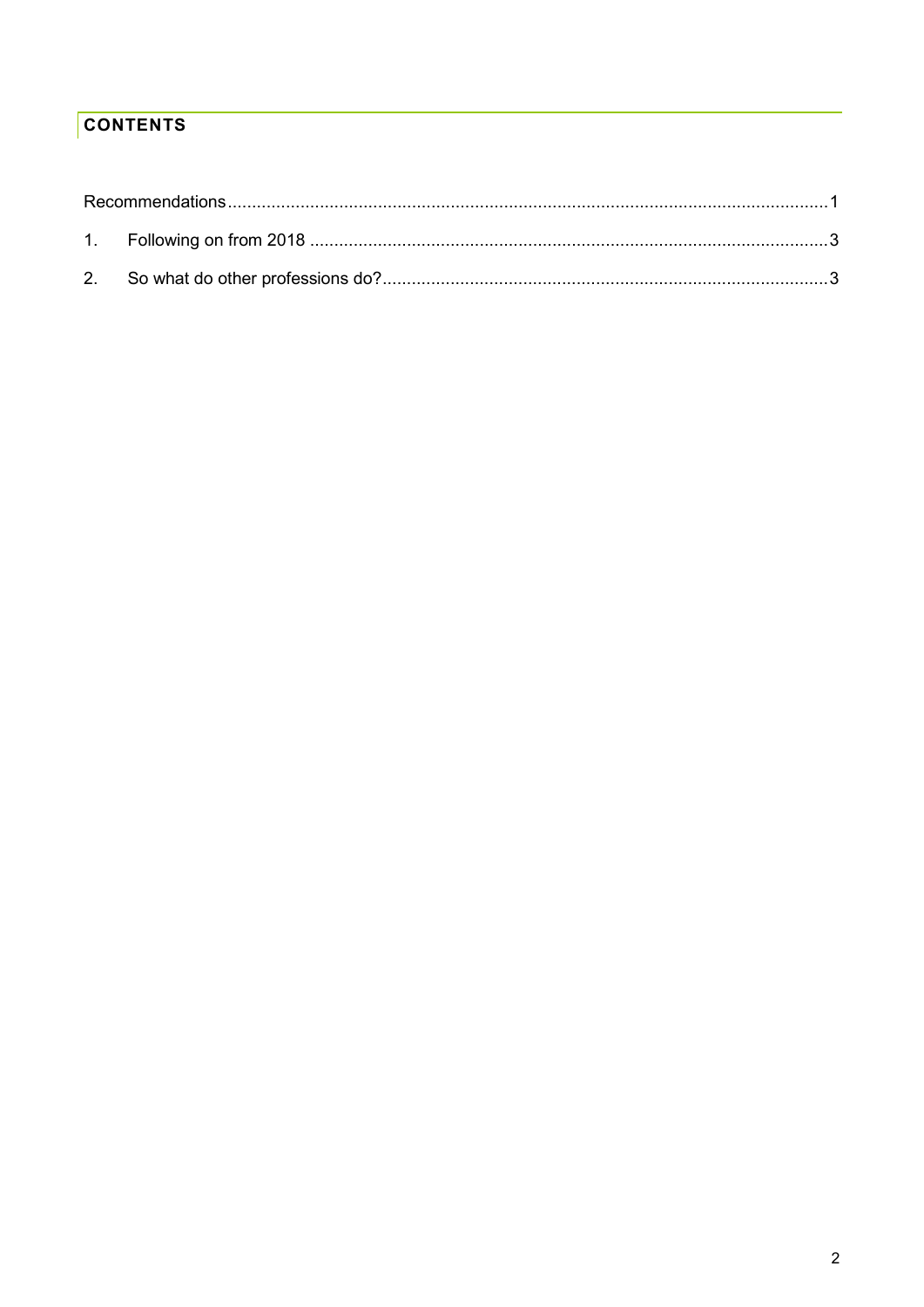### <span id="page-3-0"></span>**1. FOLLOWING ON FROM 2018...**

- 1.1. At the 2018 Annual Conference, the Tamaki Mākaurau Auckland region presented a paper entitled Looking After Yourself, which called for changes to the Code of Professional Responsibility and Standards for the Teaching Profession. This paper had two substantive recommendations. The first proposed that the words "attending to my own health and well-being, and to the health and well-being of my colleagues" be added to Section 1 of the Code. This first recommendation was rejected by the 2018 Conference.
- 1.2. The second recommendation called for the Ministry and Minister of Education to require all schools to provide access to external employee assistance programmes. This recommendation was adopted by the 2018 Conference.
- 1.3. The first recommendation was rejected because delegates felt its scope was restrictive, and that it had the potential to create a stick that some senior managers could use to beat an already over-stressed and unwell teacher. After all, if it was to become unethical to fail to attend to your own health and wellbeing, then a person might say, "Aha! I see you're stressed, tired, overworked, and feeling run-down. You know it's unethical to fail to attend to your own health and well-being!" The way the recommendation was worded implied that if someone were sick due to stress, and if they worked through that stress and soldiered bravely on, then they would be unethical. The recommendation implied that the fault would lie with the individual teacher struggling valiantly to cope with an increasingly unwieldy workload, rather than with any harsh taskmaster creating that workload in the first place.
- 1.4. Instead, the 2018 Conference called for further investigation into how other professions deal with similar situations, and whether other professions have similar provisions in their codes of conduct and ethics.

## <span id="page-3-1"></span>**2. SO WHAT DO OTHER PROFESSIONS DO?**

- 2.1. In writing this paper, we contacted a number of professional bodies in New Zealand, Australia, the United Kingdom, and Ireland:
	- (i) Within New Zealand
		- For the health sector in New Zealand: the Medical, Midwifery, and Nursing Councils of New Zealand
		- For the emergency services: the New Zealand Police Association and Fire and Emergency New Zealand
		- For social workers: the New Zealand Social Workers' Registration Board
		- For lawyers: the New Zealand Bar Association
	- (ii) Abroad:
		- In Australia: the Teachers' Registration Boards in each of the states and territories
		- In the United Kingdom and Ireland: the Chartered College of Teaching, the General Teaching Councils for England, Scotland, and Northern Ireland; the Welsh Education Workforce Council; and the Teaching Council of Ireland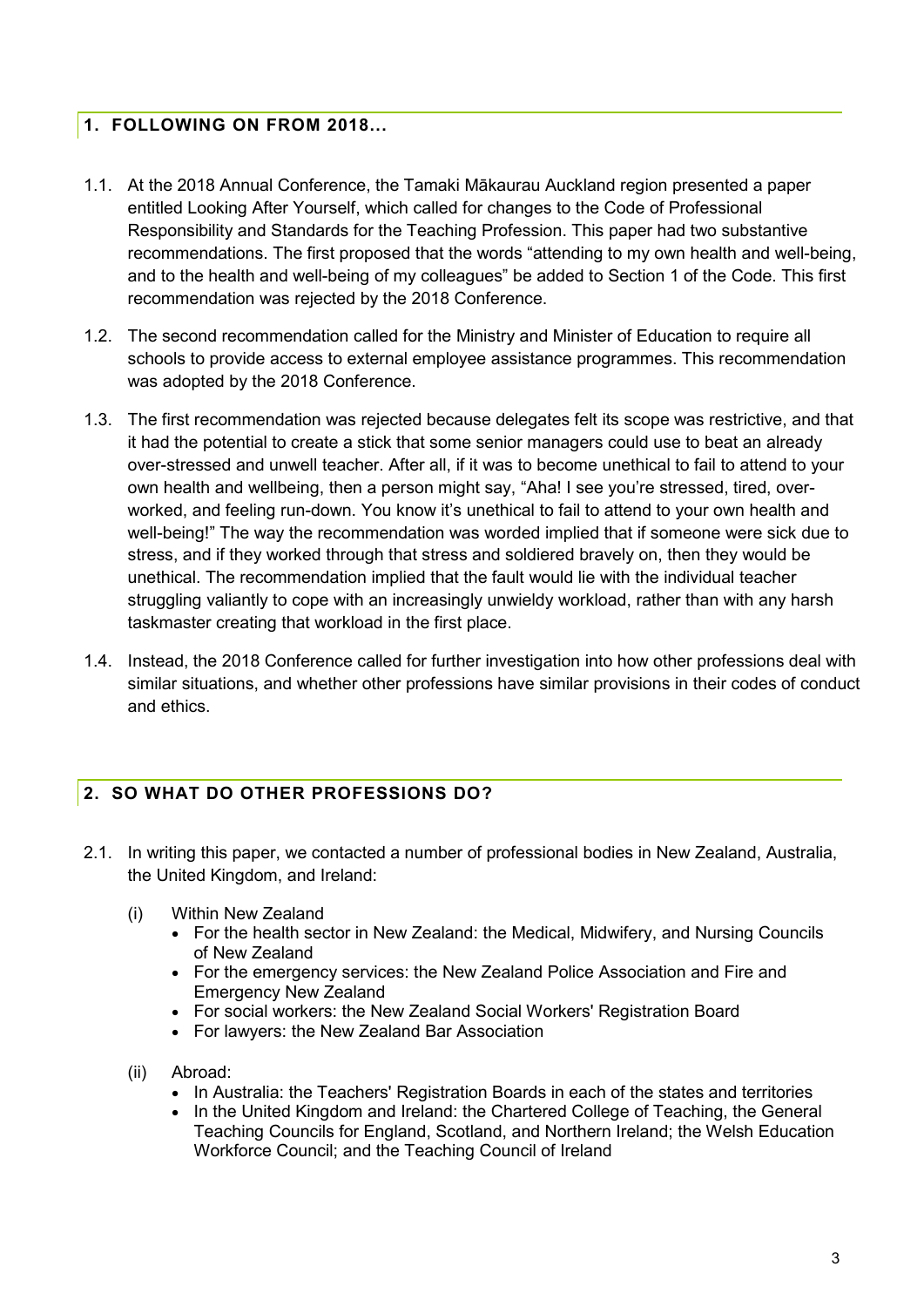- 2.2. We asked each organisation the following questions:
	- *(i) How are registered professionals in your industry or sector expected to ensure their workload, and the workload of their colleagues, does not become unduly burdensome or affect their or their colleagues' physical and mental health and well-being?*
	- *(ii) Are there any provisions in any codes of conduct or ethical standards obligating registered professionals to attend to the physical and/or mental health and wellbeing of themselves or their colleagues?*
	- *(iii) Are there any provisions in any codes of conduct or ethical standards obligating registered professionals with responsibility for junior colleagues (such as senior nurses and junior nurses, senior fire-fighters and junior fire-fighters, or heads of department and beginning teachers) to prevent, so far as practicable or reasonably possible, the workload of those junior colleagues becoming unduly burdensome and/or limiting any effect on their physical and/or mental health and well-being?*
- 2.3. We did not receive any answers to our questions from the Medical or Nursing Councils, the NZ Police Association; Fire and Emergency; the Social Workers' Board; from any of the Australian teacher registration boards; from the British Chartered College of Teaching; from the English, Scottish, or Northern Irish General Teaching Councils; from the Welsh Education Workforce Council; or the Irish Teaching Council.
- 2.4. The New Zealand Midwifery Council and the New Zealand Bar Association provided helpful responses. These are attached as appendices to this paper.
- 2.5. Midwives must ensure that they are fit and able to carry out the practice of midwifery, and they must "ensure their workloads or client numbers are not so large as to compromise the quality of care." Since most midwives are self-employed, they are required to develop and maintain policies to support their own (and their clients') health and safety. Under the Health Practitioners Competency Assurance Act, they are obliged to notify appropriate authorities of any inability of any health practitioner to undertake the required functions of their profession.
- 2.6. In relation to mental health and wellbeing, barristers and solicitors rely on services provided by the New Zealand Law Society. The Society operates a "National Friends Panel", which consists of New Zealand lawyers willing to be confidentially contacted by their peers with questions or concerns. It provides members with discounted rates with Lifeline, and employee assistance programmes through Vitality Works. It also operates the Legal Community Counselling Service, which is available to everyone who works in legal settings in New Zealand.
- 2.7. Since we only received responses to our questions from midwives and lawyers and not from nurses, doctors, the police, our emergency workers, social workers, or from any teaching regulatory authorities in Australia, the United Kingdom, or Ireland – it is difficult to determine quite how we should proceed. The 2018 Conference tasked us with finding out how other professions ensure the mental health and wellbeing of their workforces; with only information from the Midwifery Council and the Bar Association, we are rather limited in what we can recommend.
- 2.8. Nonetheless, we know that teacher workloads are increasing, and we know that those increasing workloads will impact on the lives and wellbeing of those teachers. We know that an individual's stress increases commensurately with increases to their workload, we know that stress causes more stress, and we know that stress affects our overall health. We know too that no teacher will